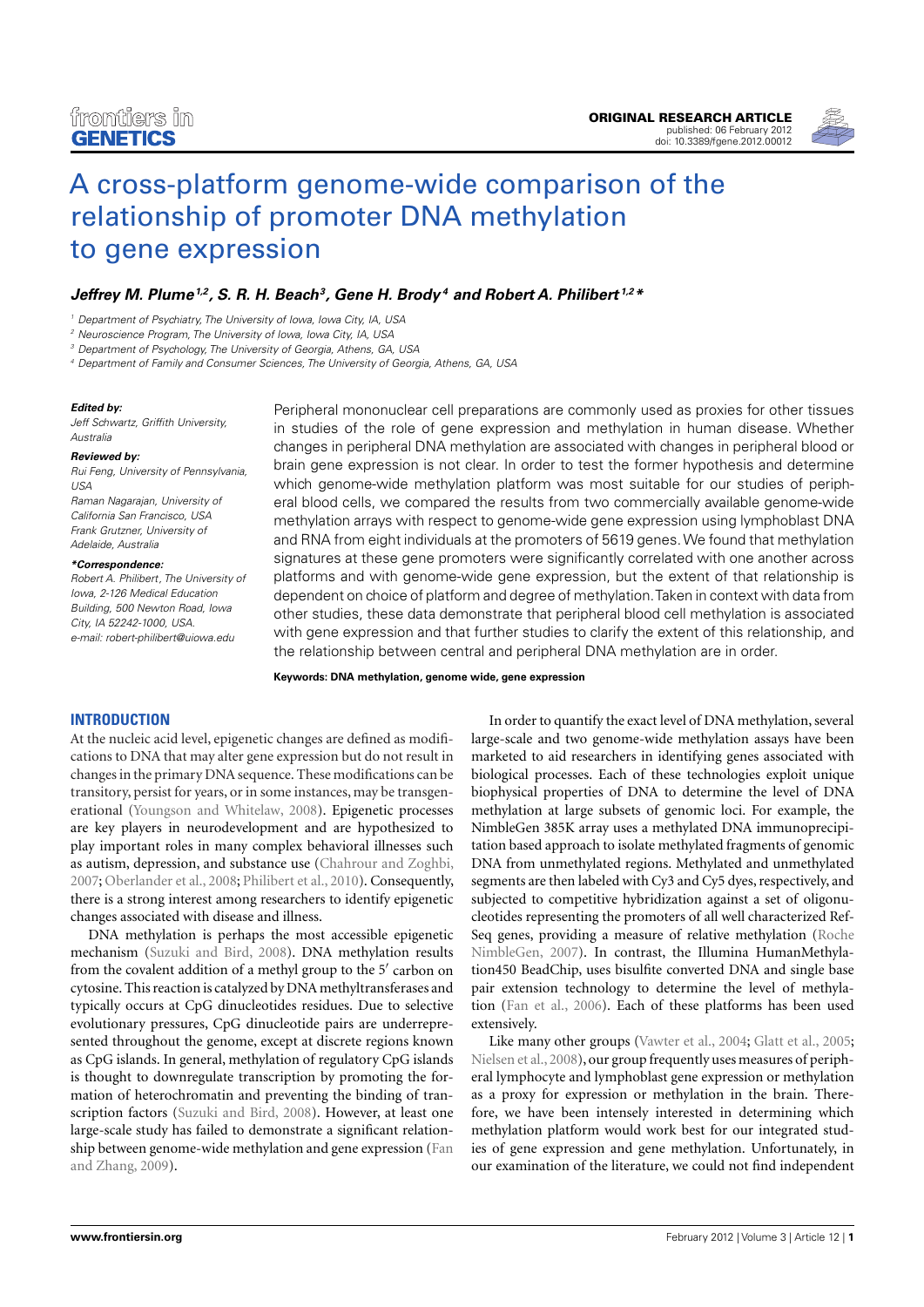comparisons of the two leading genome-wide platforms or analyses of the relationship between methylation and gene expression using these platforms. Therefore, in this communication, we describe our comparison of these two platforms, relating them to one another, and comparing their utility in predicting genome-wide RNA expression using DNA and RNA from eight independent individuals.

## **MATERIALS AND METHODS**

The DNA and RNA used in the studies were derived from biomaterial obtained from eight individuals participating in the Iowa Adoption Studies (IAS). The IAS uses a case and control adoption approach whose goal is to elucidate the etiology of complex psychiatric illness. The clinical characteristics of the IAS have been described elsewhere [\(Philibert, 2006](#page-6-0)). All procedures were approved by the University of Iowa Institutional Review Board.

The DNA and RNA used in this study were prepared, as previously described, from growth entrained lymphoblast cell lines [\(Philibert et al.](#page-6-0), [2008](#page-6-0)). Total RNA was prepared from these cells using Invitrogen RNA purification kits (Carlsbad, CA, USA) according to the instructions of the manufacturer. DNA from these cells w[as isolated using cold protein precipitation \(](#page-6-0)Lahiri and Schnabel, [1993](#page-6-0)). The quality and integrity of both the DNA and RNA samples were inspected by spectrophotometer to ensure integrity.

Genome-wide expression analyses were conducted by the University of Iowa DNA Facility using the Affymetrix Human Genome U133 2.0 plus Array which contains 29,098 gene specific oligonucleotide probes following the procedure outlined by the manufacturer. The resulting data were then quantile normalized using Partek Genomic Suite (St. Louis, MO, USA).

Input and methylation enriched fractions of DNA were prepar[ed per the standard NimbleGen protocol \(](#page-6-0)Roche Nimble-Gen, [2007](#page-6-0)). Briefly, 20μg of genomic DNA was reduced in complexity by digestion with *Mse*I, column purified, with a small aliquot of the sample being taken for future analysis (i.e., input DNA). Five micrograms of the remainder of the digested DNA from each subject was resuspended in immunoprecipitation buffer (50 mM NaPO<sub>4</sub>, 700 mM NaCl, 0.25% Triton X-100) and hybridized with  $1 \mu$ g of monoclonal mouse anti-5-methyl cytidine antibody (Calbiochem USA) at 4˚C overnight. The resulting solution was then hybridized to a magnetic bead coupled secondary antibody (Dynabeads M-280, Invitrogen USA) and the DNA-antibody moiety purified by magnetic separation. The DNA was removed from the antibody complex by overnight digestion with protease K and column purified. Then, 100 ng aliquots of both the methyl enriched DNA fraction and the input DNA were amplified using a WGA2 genome amplification kit, which selectively amplifies short DNA contigs that are more amenable to hybridization and was used according to the manufacturer's instructions (Sigma, St. Louis). After purification, this DNA was then frozen at −20˚C until use in the microarray analyses. Hybridization to the NimbleGen 385K RefSeq Whole Genome Promoter Array was performed under contract by NimbleGen (Madison, WI, USA). *M*-values were then calculated from the obtained raw data, quantile normalized, and centered around zero.

DNA methylation of the samples was also assessed using the Illumina HumanMethylation450 BeadChip under contract by the University of Minnesota Genome Center using the protocol specified by the manufacturer (Illumina, San Diego). The resulting microarray data were inspected for complete bisulfite conversion of the DNA, and average β-values (i.e., average methylation) for each CpG residue were determined using the GenomeStudio suite of software (V2009.2; Methylation module Version 1.5.5., version 3.2). The HumanMethylation450 BeadChip contains 485,577 probes that recognize at least 20,216 unique features. Greater than 99.7% of the 485,577 probes yielded statistically reliable data. Because DNA methylation values exhibit heteroscedasticity, to make the data more suitable for statistical analyses, we converted the Illumina β-values to *M*-values as derived in [Du et al.](#page-5-0) [\(2010](#page-5-0)). This conversion has been shown to appropriate for midrange methylation values, but may distort values at methylation extremes.

RefSeq gene identification codes were used to identify genes common across all three platforms. For the Illumina array data, we used the manufacturer's definition of promoter associated region as given in the data annotation files. The NimbleGen array contains probes for promoters of all well characterized RefSeq genes [\(Roche NimbleGen, 2011](#page-6-0)). The promoter regions on these arrays are covered by 50–75mer probes spaced approximately 100 base pairs apart. For genes with multiple probes in a particular array, the average of the presented values was calculated to obtain one value for each gene. Genes not common to all three platforms were eliminated. In total, 5619 genes were identified common to all platforms. While many of these tiled regions in the NimbleGen array are non-CpG associated, after eliminating regions not common to all three platforms, over 93% of the probes mapped to CpG islands or CpG shores according to the Illumina annotation file. Lastly, we *z*-transformed all values in order to obtain a common scale with which all arrays could be compared.

Pearson's linear correlation coefficient and Spearman's rankorder correlation coefficients were used to compare the values from each methylation platform to genome-wide mRNA expression [\(Fleiss](#page-5-0), [1981](#page-5-0)). To further elucidate the sources of variance, we performed an ordinary least squares (OLS) regression, using both the Illumina and the NimbleGen array to simultaneously predict gene expression. We then sought to examine the shape and magnitude of the relationship between methylation and expression. To examine aggregate expression for each percentile of methylation, we separated methylation data into percentile bins and averaged the expression for every locus within the designated percentile and plotted the resulting 100 data points for each array. Lastly, hierarchical cluster analysis was conducted with CIMminer™[\(http://discover.nci.gov/cimminer\)](http://discover.nci.gov/cimminer) using the default Euclidian algorithm. All calculations were performed using SPSS version 19 or SAS 9. Figures were plotted using SAS 9 or Microsoft Excel 2007.

## **RESULTS**

**[Table 1](#page-2-0)** shows the clinical and demographic data for the subjects in this study. In brief, all participants were middle age females of northern European descent.

**[Figure 1](#page-2-0)** describes the overall distribution of the *z*-transformed data for each subject for all three platforms. The frequency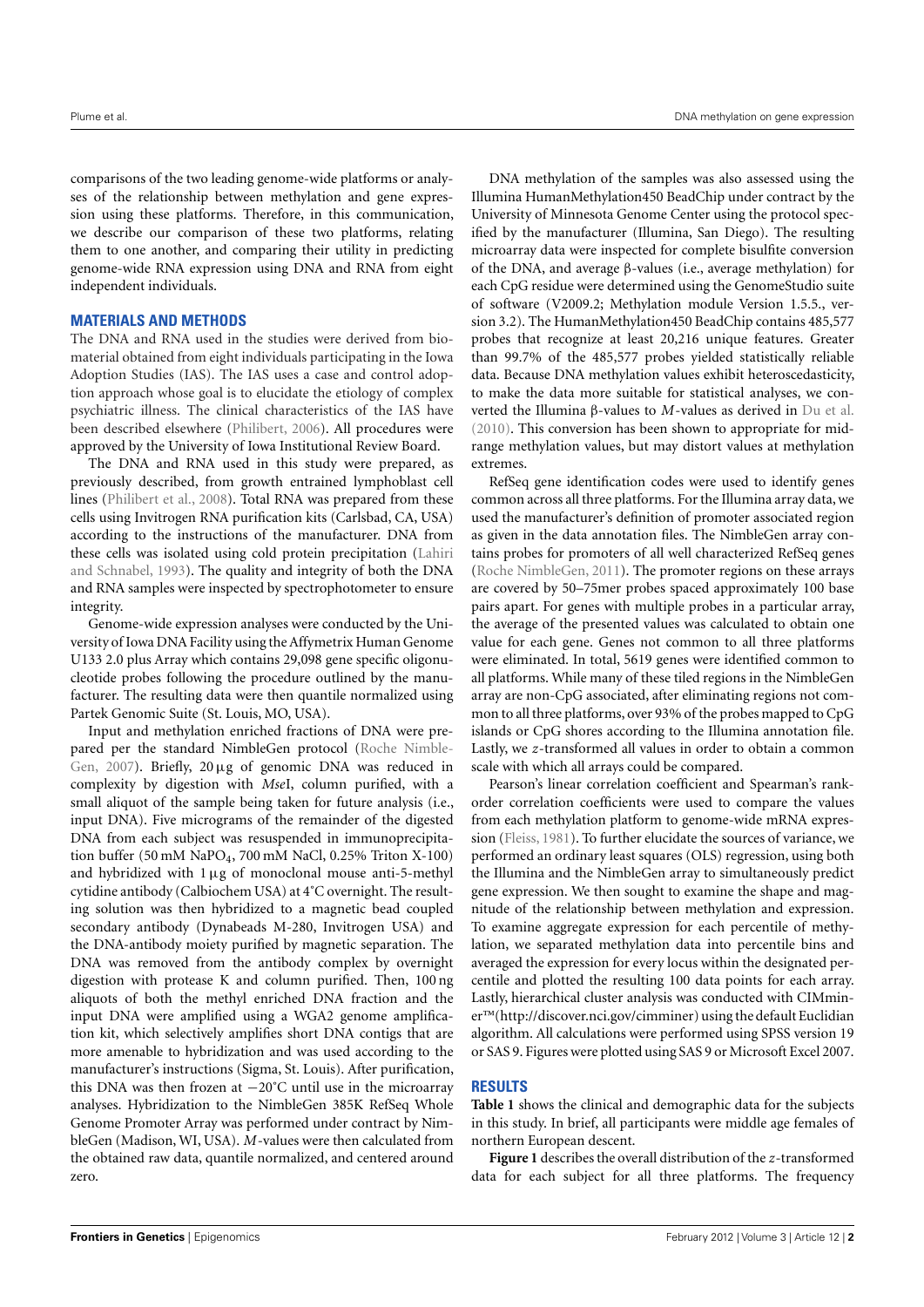<span id="page-2-0"></span>**Table 1 | Demographic characteristic of the subjects.**

| ID        | Sex    | Age | <b>Ethnicity</b> |
|-----------|--------|-----|------------------|
| Subject 1 | Female | 55  | Caucasian        |
| Subject 2 | Female | 49  | Caucasian        |
| Subject 3 | Female | 44  | Caucasian        |
| Subject 4 | Female | 46  | Caucasian        |
| Subject 5 | Female | 41  | Caucasian        |
| Subject 6 | Female | 37  | Caucasian        |
| Subject 7 | Female | 40  | Caucasian        |
| Subject 8 | Female | 42  | Caucasian        |



distribution of the NimbleGen and Affymetrix data appears approximately Gaussian, whereas the Illumina data exhibits a moderate positive skew which is potentially a source of decreased correspondence with the other arrays. For comparison, distributions of the raw data are shown in **[Figure A1](#page-7-0)** in Appendix. When the data were subjected to hierarchical clustering, cross-platform variation appeared greater than within platform variation (**[Figure A2](#page-8-0)** in Appendix).

At the level of the individual, the average correlation between gene methylation and mRNA expression was significant and trended in the directions expected (see **Figure 2**). In general, there was a trend toward increasing expression with decreasing methylation for all eight subjects, although considerable variation was evident across individuals. Pearson's correlation coefficients were between−0.131 and−0.024 when comparing theAffymetrix array with the NimbleGen array. When comparing the Affymetrix array with the Illumina array, Pearson's correlation coefficients ranged between −0.094 and −0.069. Pearson's correlation coefficients for all analyses are shown in **[Table 2](#page-3-0)**. In general, the NimbleGen array showed stronger predictive scores, albeit being less consistent. For these comparisons we used the *M*-value conversion for the Illumina array values as recommended by [Du et al.](#page-5-0) [\(2010](#page-5-0)). We



found similar results for all analyses whether *M*-values or β-values were used. **Figure 2** shows the scatterplots for the genome-wide methylation-expression comparisons for Subject 1. Scatterplots for the other seven individuals are available upon request.

When we compared the values for each methylation arrays, we found a slight positive correlation suggesting that they are, in fact, measuring the same diathesis, albeit to a lesser degree than anticipated. Pearson's correlation coefficients ranged between 0.131 and 0.059 for these comparisons. To examine the differential validity of the Illumina and NimbleGen arrays in predicting expression we conducted an OLS analysis, using the values for each array as predictors of expression. In this OLS regression, we found that each array accounted for significant variance in gene expression,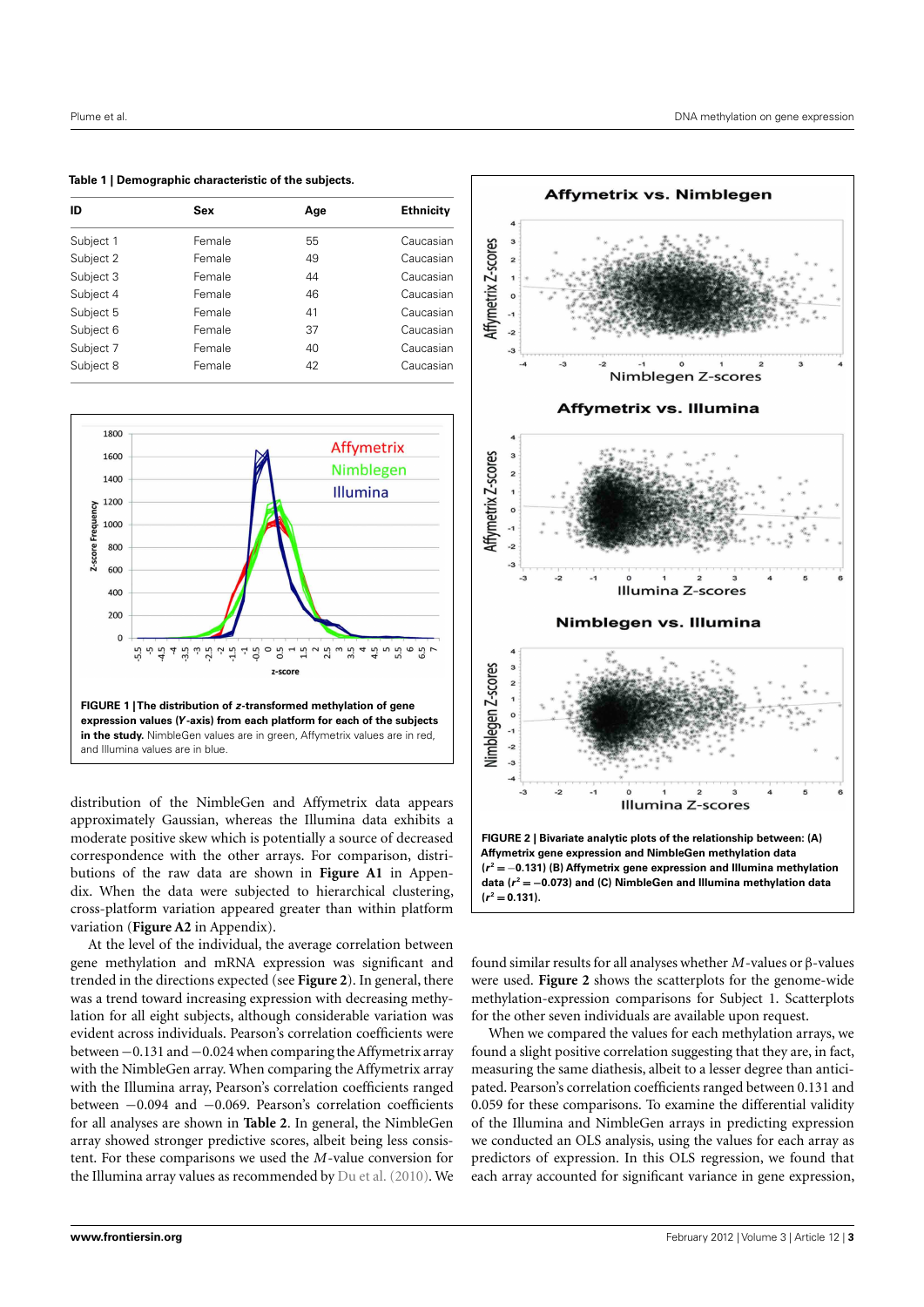## <span id="page-3-0"></span>**Table 2 | Correlation of methylation and gene expression platforms.**

| <b>Platform A</b> | <b>Platform B</b> | ID        | Pearson's            | Spearman's | N    |
|-------------------|-------------------|-----------|----------------------|------------|------|
| Affymetrix        | NimbleGen         | Subject 1 | $-0.131**$           | $-0.143**$ | 5619 |
|                   |                   | Subject 2 | $-0.120**$           | $-0.135**$ | 5619 |
|                   |                   | Subject 3 | $-0.037**$           | $-0.051**$ | 5619 |
|                   |                   | Subject 4 | $-0.103**$           | $-0.117**$ | 5619 |
|                   |                   | Subject 5 | $-0.040**$           | $-0.051**$ | 5619 |
|                   |                   | Subject 6 | $-0.024$             | $-0.037**$ | 5619 |
|                   |                   | Subject 7 | $-0.111**$           | $-0.122**$ | 5619 |
|                   |                   | Subject 8 | $-0.105**$           | $-0.117**$ | 5619 |
|                   |                   | Average   | $-0.084$             | $-0.097$   |      |
| Affymetrix        | Illumina          | Subject 1 | $-0.073**$           | $-0.056**$ | 5619 |
|                   |                   | Subject 2 | $-0.079**$           | $-0.066**$ | 5619 |
|                   |                   | Subject 3 | $-0.076**$           | $-0.066**$ | 5619 |
|                   |                   | Subject 4 | $-0.073**$           | $-0.061**$ | 5619 |
|                   |                   | Subject 5 | $-0.094**$           | $-0.080**$ | 5619 |
|                   |                   | Subject 6 | $-0.086**$           | $-0.075**$ | 5619 |
|                   |                   | Subject 7 | $-0.069**$           | $-0.061**$ | 5619 |
|                   |                   | Subject 8 | $-0.079**$           | $-0.069**$ | 5619 |
|                   |                   | Average   | $-0.077$<br>$-0.067$ |            |      |
| NimbleGen         | Illumina          | Subject 1 | $0.131**$            | $0.118**$  | 5619 |
|                   |                   | Subject 2 | $0.122**$            | $0.104**$  | 5619 |
|                   |                   | Subject 3 | $0.059**$            | $0.054**$  | 5619 |
|                   |                   | Subject 4 | $0.102**$            | $0.090**$  | 5619 |
|                   |                   | Subject 5 | $0.060**$            | $0.052**$  | 5619 |
|                   |                   | Subject 6 | $0.067**$            | $0.061**$  | 5619 |
|                   |                   | Subject 7 | $0.108**$            | $0.095**$  | 5619 |
|                   |                   | Subject 8 | $0.106**$            | $0.096**$  | 5619 |
|                   |                   | Average   | 0.094                | 0.084      |      |
|                   |                   |           |                      |            |      |

\*Correlation is significant at the 0.05 level (two-tailed).

\*\*Correlation is significant at the 0.01 level (two-tailed).

suggesting that each provided valid, unique information in addition to shared prediction of gene expression (**[Table 3](#page-4-0)**). In five of the eight cases, the NimbleGen arrays were better predictors of expression.

One recent investigation has suggested that DNA methylation may not affect transcription in the same manner at all genes [\(Park and Nakai](#page-6-0), [2011\)](#page-6-0). In order to examine whether cryptic dichotomies may exist within our data, we plotted average expression as a percentage of methylation for each array based on *z*-scores. We found that maximal expression occurred around the around the 13th–25th percentiles with a monotonic decrease in expression as percent methylation increased above this range (**[Figure 3](#page-4-0)**). The two arrays corresponded moderately well with each other with a Pearson's correlation coefficient of 0.232 across the full range. Interestingly, as **[Figure 3](#page-4-0)** shows, with respect to the Illumina data, expression was suppressed at the lowest extremes of methylation. Moreover, the lowest percentile methylation values exhibited the largest discordance between the two methylation arrays. Discordance was also noted at the upper extremes of methylation, but not to the same extent as the lower extremes. When we examined the middle 80% of methylation percentiles, ignoring 10% on either side of the curve, the correlation increased to 0.626, suggesting moderate to strong overall predictability between the

two arrays when examining genes that are not in the extreme portions of the methylation distribution.

## **DISCUSSION**

In summary, we compared the relationship of genome-wide lymphoblast DNA methylation at gene promoters to gene expression utilizing two widely used, commercially available platforms. Despite finding weak correlations between gene expression and DNA methylation within individuals across all queried loci, we found strong relationships between gene expression and gene methylation when we examined the average expression for each percentile methylation, particularly in the modal portion of the distribution of methylation values.

The current findings have certain limitations including the small number of samples examined. In addition, it is important to note that gene expression and methylation were derived using material from lymphoblast cell lines. Although these commonly used models have many strengths, they are not always representative of their cognate lymphocyte precursors and are subject to clonal skewing and effects of both the EBV transformation and cell passaging [\(Grafodatskaya et al., 2010\)](#page-6-0).

Recently, [Bock et al.](#page-5-0) [\(2010\)](#page-5-0) compared a prior generation of Illumina array (the HumanMethylation 27K array) with three other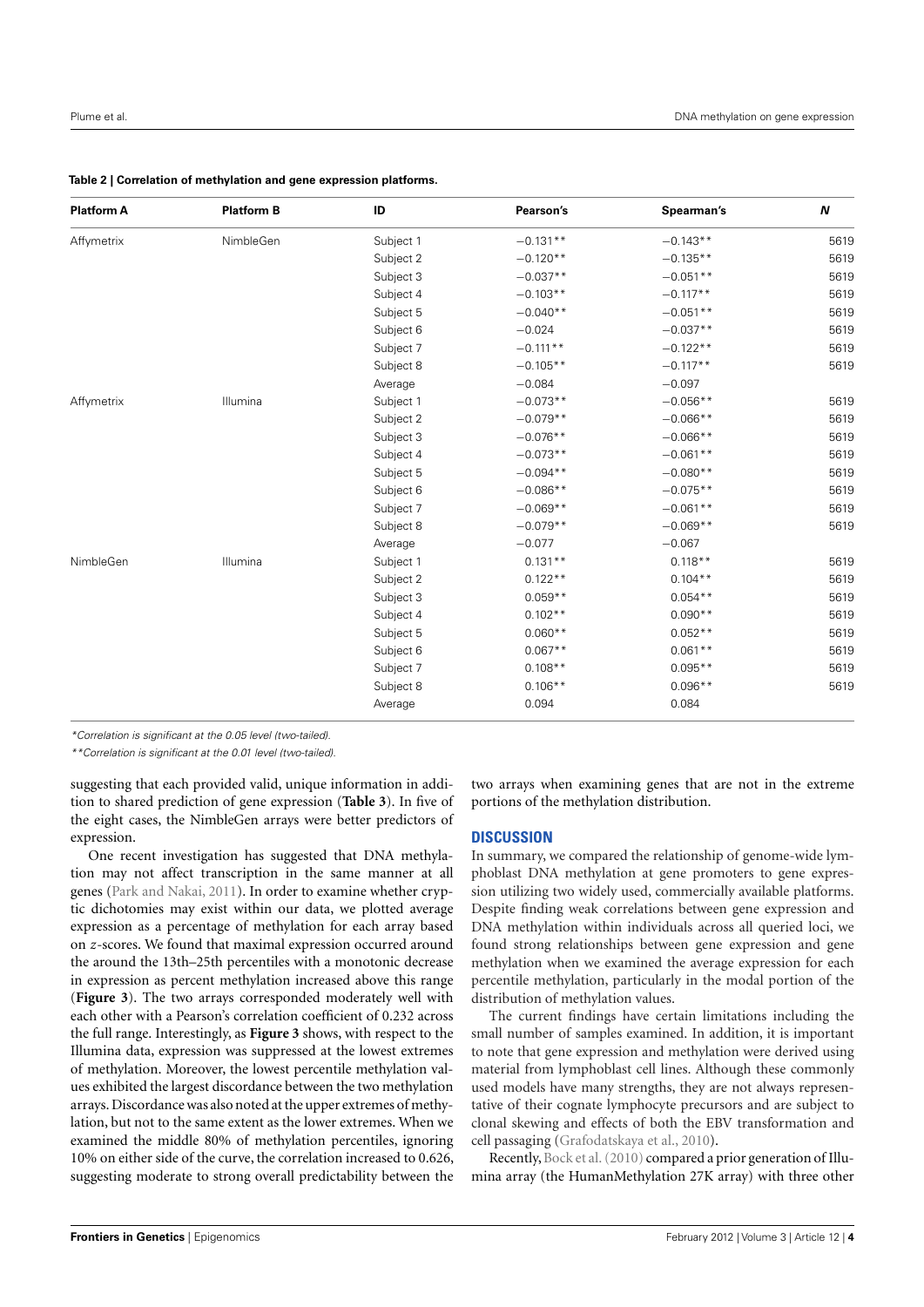<span id="page-4-0"></span>

| Table 3   Ordinary least squares analysis of the relationship of methylation to gene expression. |  |  |
|--------------------------------------------------------------------------------------------------|--|--|
|                                                                                                  |  |  |

| <b>Model</b>     | Model $r^2$ | β        | t-Score  | Significance |
|------------------|-------------|----------|----------|--------------|
| <b>SUBJECT1</b>  |             |          |          |              |
| NimbleGen        | 0.0172      | $-0.124$ | $-9.304$ | 0.000        |
| Illumina         | 0.0053      | $-0.057$ | $-4.289$ | 0.000        |
| Constant         |             |          | $-0.002$ | 0.998        |
| <b>SUBJECT 2</b> |             |          |          |              |
| NimbleGen        | 0.0144      | $-0.112$ | $-8.378$ | 0.000        |
| Illumina         | 0.0062      | $-0.065$ | $-4.910$ | 0.000        |
| Constant         |             |          | $-0.003$ | 0.998        |
| <b>SUBJECT 3</b> |             |          |          |              |
| NimbleGen        | 0.0014      | $-0.033$ | $-2.463$ | 0.014        |
| Illumina         | 0.0058      | $-0.074$ | $-5.547$ | 0.000        |
| Constant         |             |          | $-0.003$ | 0.998        |
| <b>SUBJECT 4</b> |             |          |          |              |
| NimbleGen        | 0.0106      | $-0.097$ | $-7.267$ | 0.000        |
| Illumina         | 0.0053      | 0.063    | $-4.750$ | 0.000        |
| Constant         |             |          | $-0.003$ | 0.998        |
| <b>SUBJECT 5</b> |             |          |          |              |
| NimbleGen        | 0.0016      | $-0.034$ | $-2.582$ | 0.010        |
| Illumina         | 0.0088      | $-0.092$ | $-6.945$ | 0.000        |
| Constant         |             |          | 0.003    | 0.997        |
| <b>SUBJECT 6</b> |             |          |          |              |
| NimbleGen        | 0.0006      | $-0.019$ | 1.404    | 0.160        |
| Illumina         | 0.0074      | $-0.085$ | $-6.380$ | 0.000        |
| Constant         |             |          | 0.003    | 0.997        |
| <b>SUBJECT 7</b> |             |          |          |              |
| NimbleGen        | 0.0123      | $-0.105$ | $-7.903$ | 0.000        |
| Illumina         | 0.0048      | $-0.058$ | $-4.327$ | 0.000        |
| Constant         |             |          | $-0.002$ | 0.998        |
| <b>SUBJECT 8</b> |             |          |          |              |
| NimbleGen        | 0.0110      | 0.097    | $-7.304$ | 0.000        |
| Illumina         | 0.0062      | $-0.069$ | $-5.198$ | 0.000        |
| Constant         |             |          | $-0.003$ | 0.998        |



DNA methylation sequencing technologies. Their data demonstrated a high degree of correlation between the results using the 27K array and the methylated DNA immunoprecipitation sequencing (MeDip-Seq), methylated DNA captured by affinity purification (Methyl-Cap Seq) and reduced representation bisulfite sequencing (RRBS). However, the results of Bock and colleagues are not directly comparable to the current results because they did not include data from any NimbleGen platforms.

Consistent with some, but not all prior studies, both platforms demonstrated a correlation between increased promoter methylation and genome-wide gene expression [\(Fan and Zhang, 2009;](#page-5-0) [Brenet et al., 2011;](#page-5-0) [Pai et al., 2011\)](#page-6-0). However, it is likely that the current analyses underestimate the extent of the true relationship between methylation and gene expression. In the current analyses, we aggregated the values for all promoter associated regions. Although this is an excellent way to begin an unbiased analysis, this approach ignores the fact that the status of some regions, especially certain CpG islands, will be found to be more predictive of gene expression than others. Second, the Affymetrix gene expression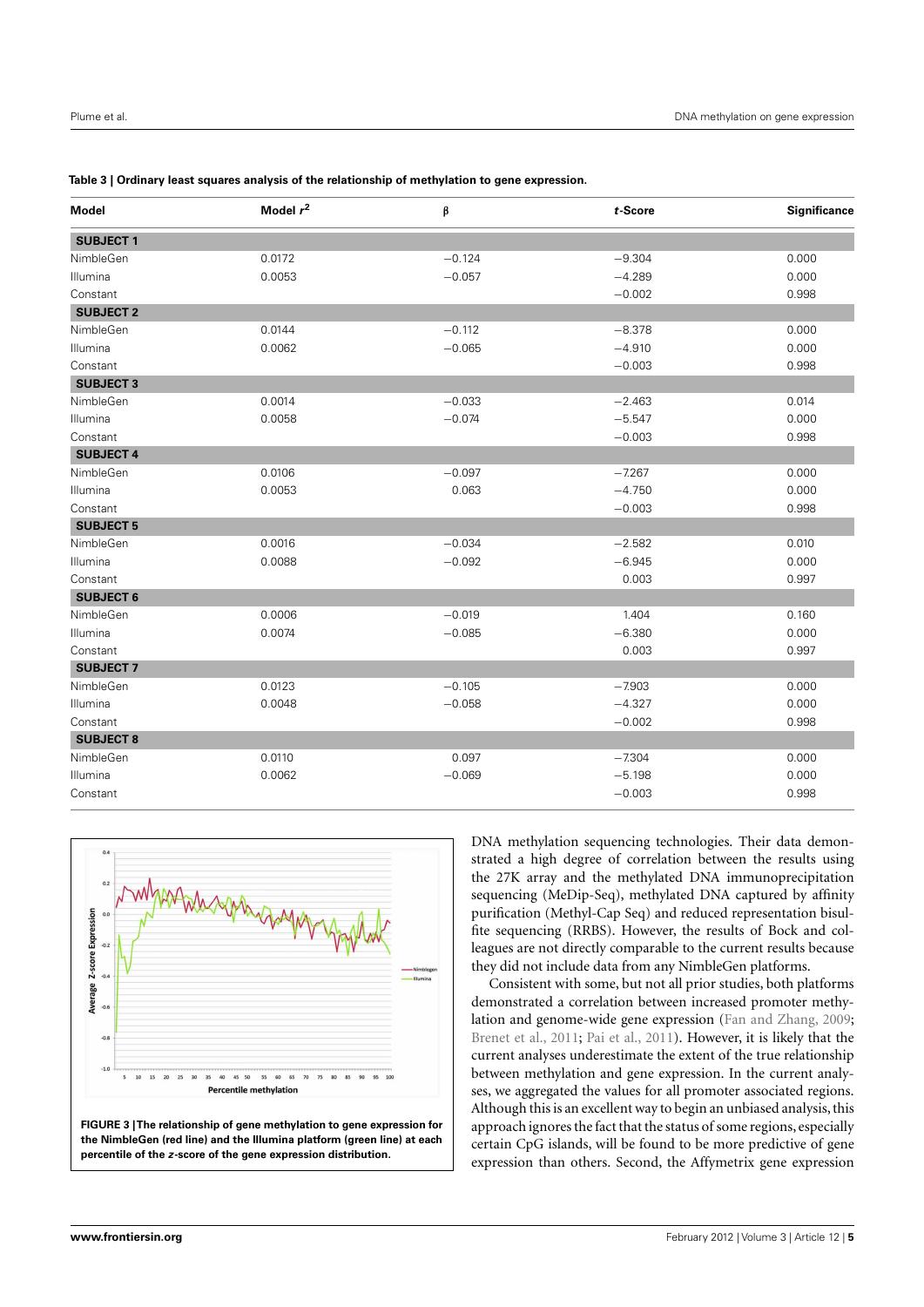<span id="page-5-0"></span>array that was used in the study is not exon specific but rather sums all transcripts from a given gene. Since promoter associated CpG islands preferentially affect transcripts containing exons in their immediate vicinity (Brenet et al., 2011) and many genes contain non-promoter associated CpG islands that also may affect gene transcription, it is likely that future studies which focus on critical CpG residues and relevantly spliced transcripts will produce more robust relationships. Third, 7% of the promoter associated regions did not overlap CpG islands and may serve functions distinct from those of promoter associated CpG islands.

The overall distribution of the expression data in relation to percentile methylation illustrates several important findings and identifies a cautionary note. As expected, expression decreases monotonically as methylation increases at loci of mid-range methylation. However, this pattern did not persist at methylation extremes. At low methylation values, we found an unexpected decrease in expression when using data derived from the Illumina platform. However, it is important to note that these islands tended to be smaller and poorly covered in the 450K platform. Another possibility for this observation may be driven by technical limitation. The Du et al. (2010) derivation, used to convert β-values to *M*-values, is less predictive outside of mid-range β-values. Even after converting the Illumina β-values to *M*-values, the resulting data did still exhibit some positive skew. Consequently, few probes fell into the low percentile *z*-scores, potentially leading to sample bias. Interestingly, however, we found nearly identical results when using the untransformed β-values.

It is possible that the low concordance and discrepant gene regulation at the low range of gene methylation may be partially artifactual. The regions in the 1st percentile of the methylation in the Illumina array data tended to be much smaller and had fewer  $(2.8 \pm 2.6)$  probes per region as compared to those in the 50th percentile of the distribution (5.9  $\pm$  3.9;  $p < 0.0001$ ). In addition, it is important to note that although the regions were defined similarly, the NimbleGen and Illumina arrays may target slight biological diatheses. The area of methylation effectively targeted by the NimbleGen array includes all the area within the *Mse*I digest cut sites while the Illumina array effectively targets a select set of CpG sites within a CpG island whose inclusion is not dependent on the presence or absence of *Mse*I cut sites. Finally, even though we did not detect any significant effect of data transformation, the Illumina array data were transformed prior to analyses, which may introduce distortions at the extreme ranges of methylation.

#### **REFERENCES**

- Bock, C., Tomazou, E. M., Brinkman, A. B., Muller, F., Simmer, F., Gu, H., Jager, N., Gnirke, A., Stunnenberg, H. G., and Meissner, A. (2010). Quantitative comparison of genome-wide DNA methylation mapping technologies. *Nat. Biotechnol.* 28, 1106–1114.
- Brenet, F., Moh, M., Funk, P., Feierstein, E., Viale, A. J., Socci, N. D., and Scandura, J. M. (2011). DNA methylation of the first exon is tightly linked to transcriptional

silencing. *PLoS ONE* 6, e14524. doi[:10.1371/journal.pone.0014524](http://dx.doi.org/10.1371/journal.pone.0014524)

- Chahrour, M., and Zoghbi, H. Y. (2007). The story of Rett syndrome: from clinic to neurobiology. *Neuron* 56, 422–437.
- Du, P., Zhang, X., Huang, C.-C., Jafari, N., Kibbe, W., Hou, L., and Lin, S. (2010). Comparison of Beta-value and M-value methods for quantifying methylation levels by microarray analysis. *BMC Bioinformatics* 11, [587.](http://dx.doi.org/10.1186/1471-2105-11-{\penalty -\@M }587) [doi:](http://dx.doi.org/10.1186/1471-2105-11-{\penalty -\@M }587)10.1186/1471-2105-11- 587

In actual laboratory practice, each of the approaches has its strengths and weaknesses. For example, in this study, the results using the NimbleGen platform were slightly more robust. However, it should be noted that this increase in sensitivity was obtained at the cost of significant amounts of bench work which required a high degree of technical expertise. At the same time, although the Illumina based approach was much easier to perform and provided data of comparable utility for the majority of genes, Illumina does not offer a genome-wide platform for studies of rodents. Hence, one is not able to use this approach in comparative studies of rodents and human genome-wide DNA methylation. In the future, direct sequencing of the methylome may make both of these methods obsolete. However, at the current time, genomewide sequencing of bisulfite converted DNA remains a technique limited to isolated laboratory groups [\(Rauch et al.](#page-6-0), [2009\)](#page-6-0).

These findings have significant implications for behavioral scientists that use lymphocytes or lymphoblasts in their studies. In general, they indicate that changes in DNA methylation in these cells are functionally correlated with changes in gene expression at the vast majority of genes. Because others have shown that overall gene expression and methylation in these cells is correlated with brain gene expression and methylation (Fan and Zhang, 2009; [Rollins et al.](#page-6-0), [2010](#page-6-0)), these findings create an additional credence for the use of these cell models in studies of neuropsychiatric disorders.

In conclusion, we demonstrate a significant genome-wide relationship between lymphoblast DNA methylation and gene expression and report a direct head-to-head comparison of two leading DNA methylation platforms. We conclude that investigators contemplating the use of either platform will need to balance the complexities inherent in performing the MeDip based Nimble-Gen measurements versus the ease of performing the Illumina Infinium assays as performed by third party providers.

### **ACKNOWLEDGMENTS**

The work in this study was supported by DA015789 and MH080898 to Dr. Philibert Additional support for these studies was derived from the Center for Contextual Genetics and Prevention Science (Grant Number P30 DA027827, Gene H. Brody) funded by the National Institute on Drug Abuse. The content is solely the responsibility of the authors and does not necessarily represent the official views of the National Institutes of Health.

- Fan, J., Gunderson, K. L., Bibikova, M., Yeakley, J. M., Chen, J., Wickham Garcia, E., Lebruska, L. L., Laurent, M., Shen, R., and Barker, D. (2006). "Illumina universal bead arrays," in *Methods in Enzymology*, Chap. 3, eds K. Alan and O. Brian (San Diego: Academic Press), 57–73.
- Fan, S., and Zhang, X. (2009). CpG island methylation pattern in different human tissues and its correlation with gene expression. *Biochem. Biophys. Res. Commun.* 383, 421–425.
- Fleiss, J. L. (1981). *Statistical Methods for Rates and Proportions*. New York, NY: John Wiley & Sons Inc.
- Glatt, S. J., Everall, I. P., Kremen, W. S., Corbeil, J., Sasik, R., Khanlou, N., Han, M., Liew, C. C., and Tsuang, M. T. (2005). Comparative gene expression analysis of blood and brain provides concurrent validation of SELENBP1 up-regulation in schizophrenia. *Proc. Natl. Acad. Sci. U.S.A.* 102, 15533–15538.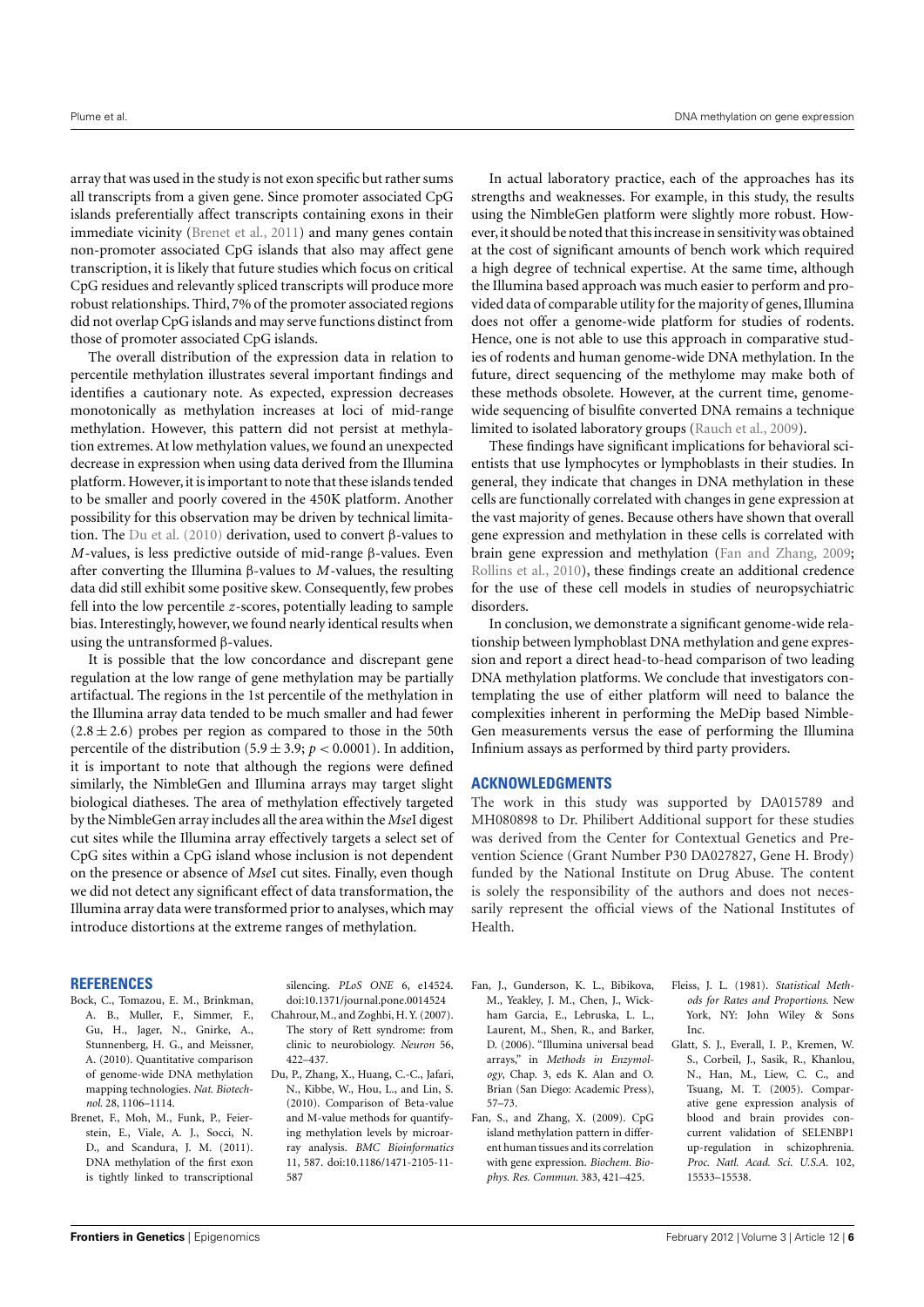- <span id="page-6-0"></span>Grafodatskaya, D., Choufani, S., Ferreira, J. C., Butcher, D. T., Lou, Y., Zhao, C., Scherer, S. W., and Weksberg, R. (2010). EBV transformation and cell culturing destabilizes DNA methylation in human lymphoblastoid cell lines. *Genomics* 95, 73–83.
- Lahiri, D. K., and Schnabel, B. (1993). DNA isolation by a rapid method from human blood samples: effects of MgCl2, EDTA, storage time, and temperature on DNA yield and quality. *Biochem. Genet.* 31, 321–328.
- Nielsen, D. A., Yuferov, V., Hamon, S., Jackson,C., Ho,A., Ott, J., and Kreek, M. J. (2008). Increased OPRM1 DNA methylation in lymphocytes of methadone-maintained former heroin addicts.*Neuropsychopharmacology* 34, 867–873.
- Oberlander, T. F., Weinberg, J., Papsdorf, M., Grunau, R., Misri, S., and Devlin, A. M. (2008). Prenatal exposure to maternal depression, neonatal methylation of human glucocorticoid receptor gene (NR3C1) and infant cortisol stress responses. *Epigenetics* 3, 97–106.
- Pai, A. A., Bell, J. T., Marioni, J. C., Pritchard, J. K., and Gilad,

Y. (2011). A genome-wide study of DNA methylation patterns and gene expression levels in multiple human and chimpanzee tissues. *PLoS Genet.* 7, e1001316. doi[:10.1371/journal.pgen.1001316](http://dx.doi.org/10.1371/journal.pgen.1001316)

Park, S.-J., and Nakai, K. (2011). A regression analysis of gene expression in ES cells reveals two gene classes that are significantly different in epigenetic patterns. *BMC Bioinformatics* 12, S50. doi[:10.1186/1471-2105-12-S1-S50](http://dx.doi.org/10.1186/1471-2105-12-S1-S50)

- Philibert, R. (2006). Merging genetic and environmental effects in the Iowa Adoption Studies: focus on depression. *Ann. Clin. Psychiatry* 18, 219–222.
- Philibert, R. A., Beach, S. R., Gunter, T. D., Brody, G. H., Madan, A., and Gerrard, M. (2010). The effect of smoking on MAOA promoter methylation in DNA prepared from lymphoblasts and whole blood. *Am. J. Med. Genet. B Neuropsychiatr. Genet.* 153B, 619–628.
- Philibert, R. A., Gunter, T. D., Beach, S. R., Brody, G. H., and Madan, A. (2008). MAOA methylation is associated with nicotine and alcohol dependence in women. *Am. J.*

*Med. Genet. B Neuropsychiatr. Genet.* 147B, 565–570.

- Rauch, T. A., Wu, X., Zhong, X., Riggs, A. D., and Pfeifer, G. P. (2009). A human B cell methylome at 100-base pair resolution. *Proc. Natl. Acad. Sci. U.S.A.* 106, 671–678.
- Roche NimbleGen. (2007). *Sample Preparation Protocol for DNA Methylation Microarrays v3.0*. Indianapolis: Roche NimbleGen.
- Roche NimbleGen. (2011). *NimbleGen ChIP-Chip and DNA Methylation Microarrays*. Indianapolis: Roche NimbleGen.
- Rollins, B., Martin, M. V., Morgan, L., and Vawter, M. P. (2010). Analysis of whole genome biomarker expression in blood and brain. *Am. J. Med. Genet. B Neuropsychiatr. Genet.* 153B, 919–936.
- Suzuki,M.M., and Bird,A. (2008). DNA methylation landscapes: provocative insights from epigenomics. *Nat. Rev. Genet.* 9, 465–476.
- Vawter, M. P., Ferran, E., Galke, B., Cooper, K., Bunney,W. E., and Byerley, W. (2004). Microarray screening of lymphocyte gene expression differences in a multiplex schizophrenia pedigree. *Schizophr. Res.* 67, 41–52.

Youngson, N. A., and Whitelaw, E. (2008). Transgenerational epigenetic effects. *Annu. Rev. Genomics Hum. Genet.* 9, 233–257.

**Conflict of Interest Statement:** The authors declare that the research was conducted in the absence of any commercial or financial relationships that could be construed as a potential conflict of interest.

*Received: 01 November 2011; accepted: 20 January 2012; published online: 06 February 2012.*

*Citation: Plume JM, Beach SRH, Brody GH and Philibert RA (2012) A crossplatform genome-wide comparison of the relationship of promoter DNA methylation to gene expression. Front. Gene. 3:12. doi: [10.3389/fgene.2012.00012](http://dx.doi.org/10.3389/fgene.2012.00012)*

*This article was submitted to Frontiers in Epigenomics, a specialty of Frontiers in Genetics.*

*Copyright © 2012 Plume, Beach, Brody and Philibert. This is an open-access article distributed under the terms of the [Creative Commons Attribution Non](http://creativecommons.org/licenses/by-nc/3.0/) [Commercial License,](http://creativecommons.org/licenses/by-nc/3.0/) which permits noncommercial use, distribution, and reproduction in other forums, provided the original authors and source are credited.*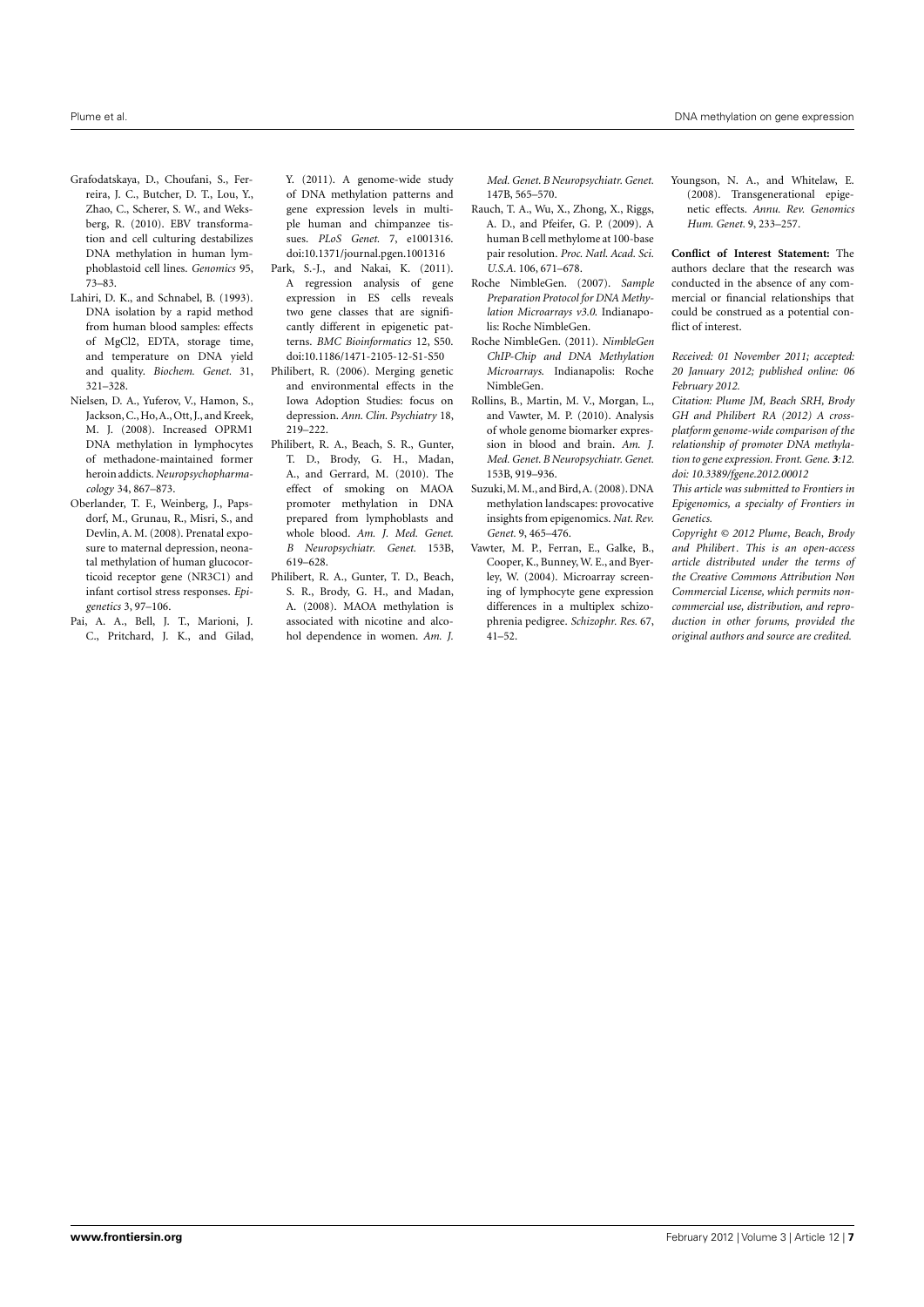# <span id="page-7-0"></span>**APPENDIX**

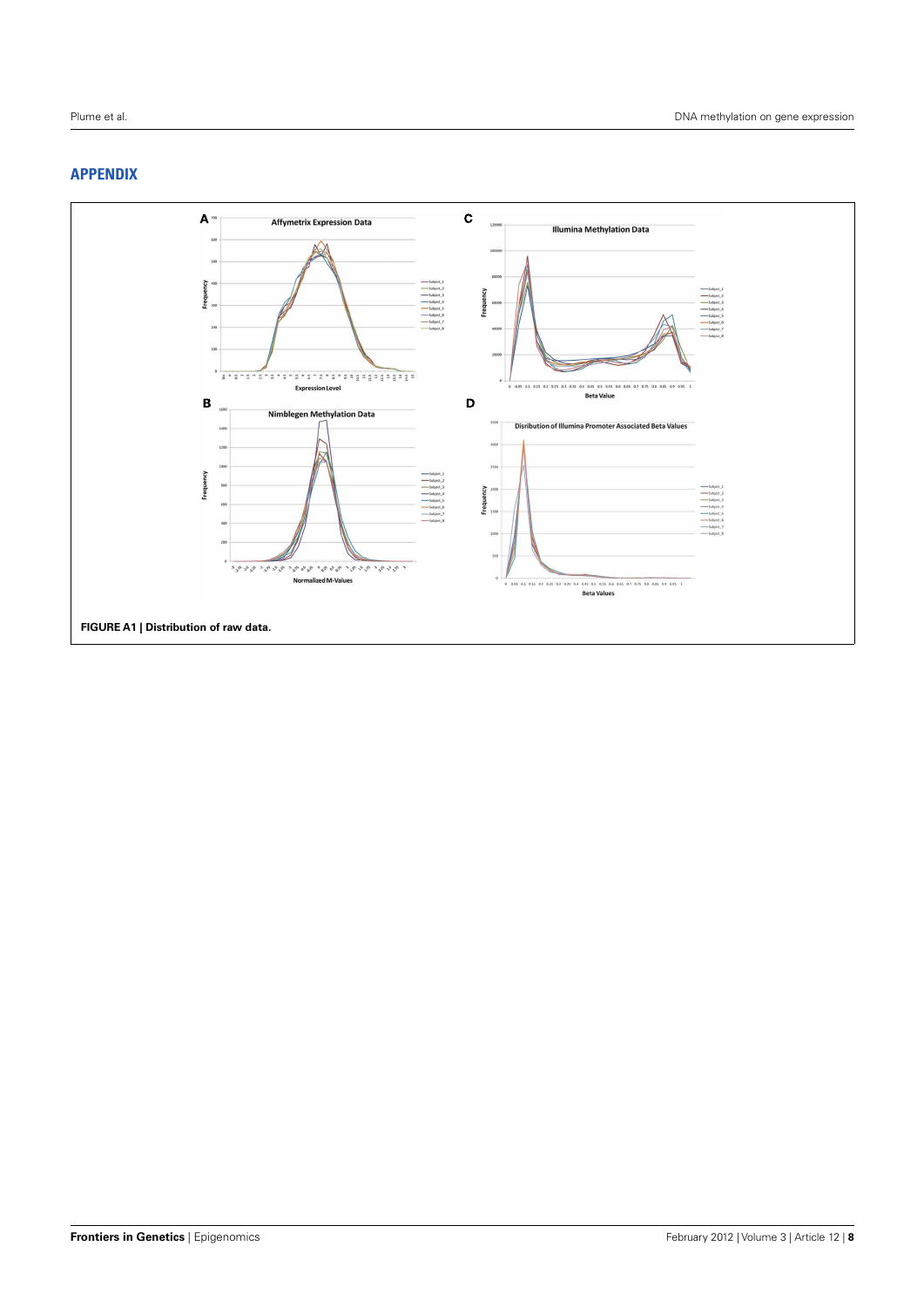<span id="page-8-0"></span>